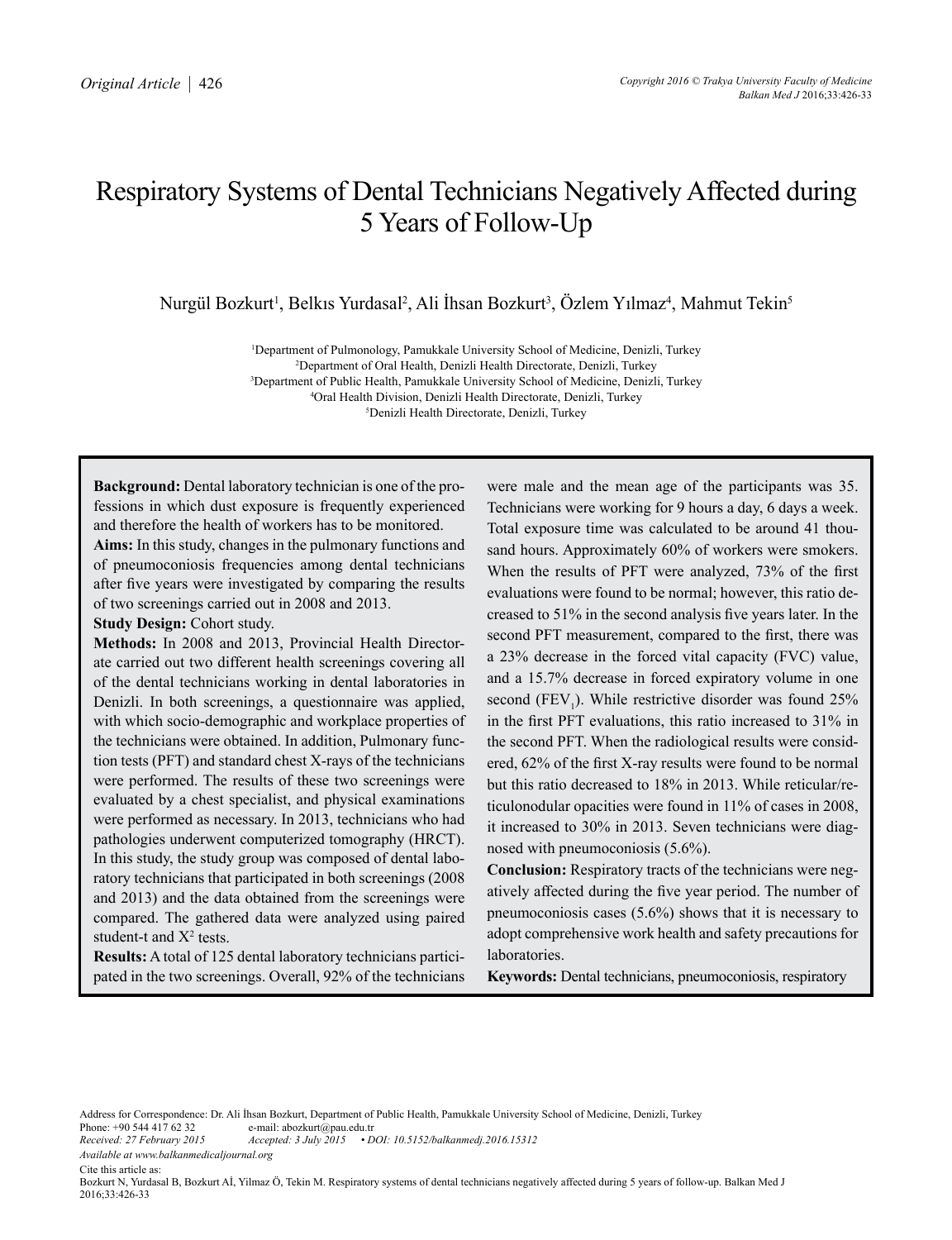A dental laboratory technician is a worker who repairs and replaces missing tooth and oral tissues of patients and who creates prostheses and dental bridges based upon the measures that the dentist provides. It is also a profession that has a lot of health risks and thus, is legally included in the category of 'very dangerous jobs' (1). Various dusts such as plaster, acrylic and silica are generated during the production process in the laboratory. Therefore, in the profession, it is quite likely that individuals will be exposed to dusts that might lead to lung fibrosis. These dusts, which show an accumulation in the bodies of those working for a long time, might result in dust-based lung diseases called "pneumoconiosis" over the course of time and therefore, workers need to be monitored carefully (1-5). In several studies in the literature, the prevalence of pneumoconiosis among dental technicians was found to be around 9.8-24.2% (6-12).

The purpose of this study was to find out the frequency of pneumoconiosis among dental technicians and determine the effective factors on the occurrence of pneumoconiosis. Furthermore, in order to identify chronic occupational dust exposure, the study also aimed to determine the increases in the number of respiratory symptoms of the technicians, their pulmonary function loss and radiological changes in the lungs of the technicians in the duration of the follow-up period.

## **MATERIALS AND METHODS**

The Provincial Directorate of Health carried out two different health screening tests covering all of the dental laboratory technicians who were working in 2008 and 2013. While 139 technicians participated in the screening carried out in 2008, 166 technicians participated in 2013. During these screenings, technicians were first given questionnaires, then underwent pulmonary function tests (PFT) before standard chest X-rays were taken.

Overall, 125 technicians participated in both of the screenings, therefore constituting the study population. The responses of the participants to the questionnaire, and findings regarding their pulmonary functions and X-ray results were analyzed; the changes over 5 years were compared. Ethical permission and patient consents were obtained.

#### **Questionnaire**

In these screenings, first of all, data about some of the socio-demographic properties, respiratory problems and working environments of the technicians were obtained through a questionnaire. For respiratory symptoms, coughs, shortness of breath and phlegm were investigated in the participants. Ventilation in the working environment, and the participants' use of vacuums, masks, goggles and gloves were also investigated. Questionnaires were conducted by face-to-face interviews

with the participants. Their total exposure time was calculated using the formula "daily working time x working years in this field x 250 days" was used. Patients' smoking status was investigated based on the Centers for Disease Control and Prevention (CDC) criteria (13). Lifetime tobacco exposure was calculated, which helped to produce a numerical value of lifetime tobacco exposure called pack years. A current smoker was considered any adult who has smoked 100 cigarettes in his or her lifetime and who currently smokes.

Spirometric measurements were obtained by an experienced technician using a spirometer (MIR Medical International Research; Roma, Italy). The results of PFT were analyzed automatically with a spirometer based on the race, age and height of each participant in accordance with the American Thoracic Society standards, considering the forced vital capacity (FVC), forced expiratory volume in one second  $(FEV<sub>1</sub>)$ , and the ratio of these two values ( $FEV_1/FVC$ ) and  $FEF_{2575}$ .

Normal:  $FEV_1$  and FVC over 80% and the  $FEV_1/FVC$  ratio was  $\geq 0.7$ , this was considered normal.

Restrictive: When  $FEV<sub>1</sub>$  remained normal or was slightly decreased, FVC was below 80%, and the  $FEV_1/FVC$  ratio was normal or over 0.7, this was considered indicative of restrictive disorder.

Obstructive: If  $FEV_1$  was less than 80% and the  $FEV_1/FVC$ ratio is lower than normal, this was considered a sign of obstructive disorder.

## **Radiological assessment**

In both of the screenings, standard chest X-rays of the technicians were taken and were evaluated both by radiology and chest specialists. In the last screening, "High-resolution computerized tomography" (HRCT), the gold standard for the diagnosis of pneumoconiosis, was used for those who were found to have pathology in their chest X-rays; the results were evaluated in detail by a radiology specialist (14).

Survey results, pulmonary functions and chest X-ray findings of technicians who participated in both of the screenings were evaluated and the changes over five years were compared.

#### **Statistical analysis**

The data were analyzed using SPSS Statistic for Windows, version 10.0 software (SPSS Inc.; Chicago, IL, USA); in the comparison of data gathered from 125 patients in 2013 and 2008, the paired t test and Chi-squared tests were used.

# **RESULTS**

There were a total of 125 dental technicians that participated in both of the screenings. The ages of the participants ranged from 19 to 55 with a mean age of 34.7±7.6. Some of the features of the technicians are given in Table 1. The major-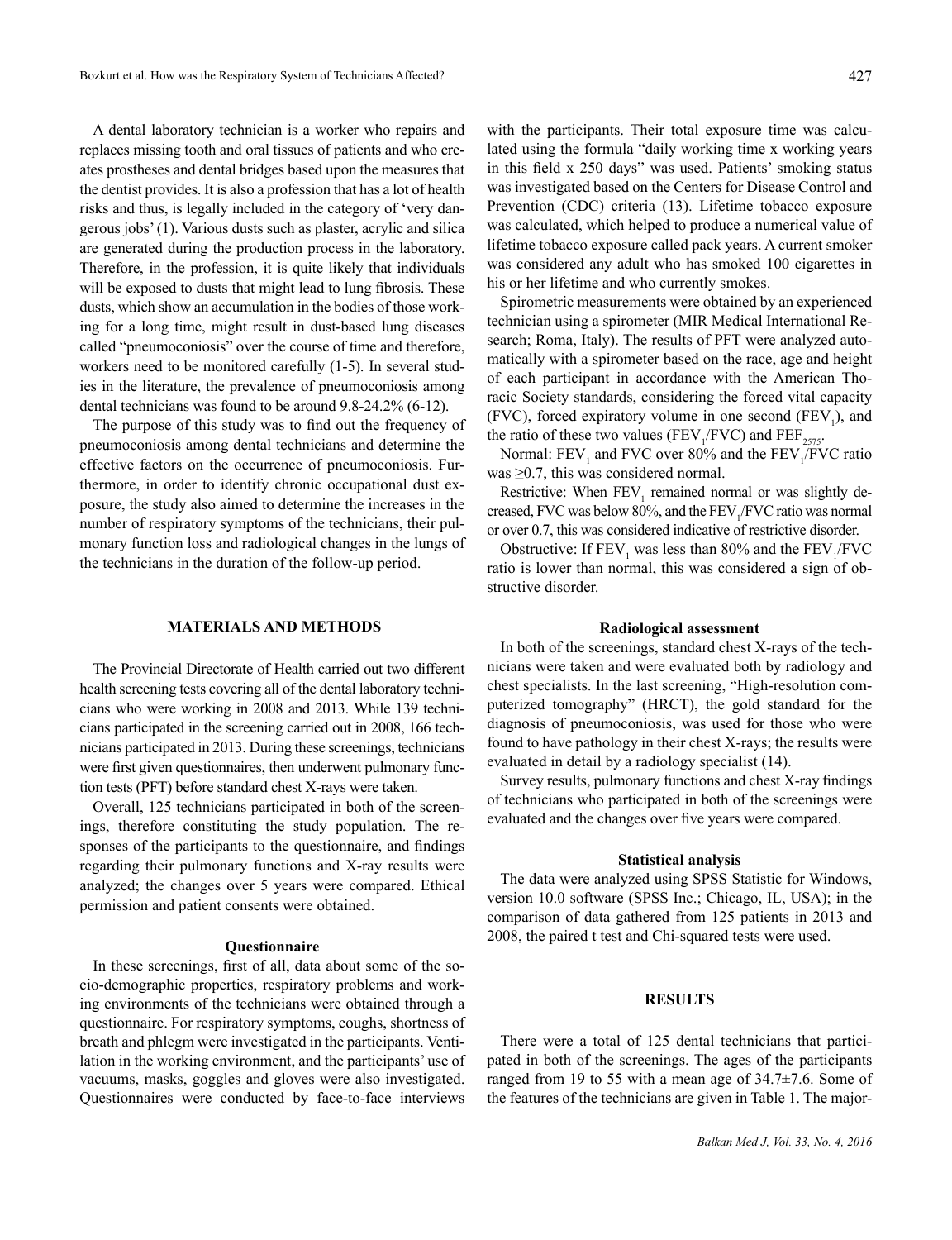|                                 | acmographic characteristics |     |               |
|---------------------------------|-----------------------------|-----|---------------|
|                                 |                             | n   | $\frac{0}{0}$ |
|                                 | Male                        | 115 | 92.0          |
| Gender                          | Female                      | 10  | 8.0           |
|                                 | Private                     | 102 | 81.6          |
| Institution                     | ODHC                        | 18  | 14.4          |
|                                 | Town Hospital               | 5   | 4.9           |
|                                 | Primary                     | 56  | 44.8          |
| <b>Educational</b> status       | Secondary                   | 38  | 30.4          |
|                                 | High School                 | 6   | 4.8           |
|                                 | Vocational School           | 25  | 20.0          |
|                                 | Porcelain                   | 33  | 26.4          |
|                                 | Metal Levelling             | 29  | 23.2          |
| Departments                     | Acrylic Levelling           | 19  | 15.2          |
|                                 | Candle Molding              | 17  | 13.6          |
|                                 | <b>Plaster Cast</b>         | 12  | 9.6           |
|                                 | Acrylic Tepim               | 7   | 5.6           |
|                                 | Other                       | 8   | 6.4           |
| Total exposure time (hours)     | $<$ 30,000                  | 36  | 28.8          |
|                                 | 30,000-45,000               | 45  | 36.0          |
|                                 | >45,000                     | 44  | 35.2          |
| Smoking                         | <b>Smokers</b>              | 75  | 60.0          |
|                                 | Quitters                    | 16  | 12.8          |
|                                 | Never                       | 34  | 27.2          |
| ODHC: Oral Dental Health Centre |                             |     |               |

| <b>TABLE 1.</b> Distribution of technicians according to some socio- |  |
|----------------------------------------------------------------------|--|
| demographic characteristics                                          |  |

ity of technicians were male; of these, 81.6% were working in private labs. The sections in which the technicians mostly worked were the porcelain, metal leveling and acrylic leveling sections.

The technicians were found to have serious exposure to active and passive cigarette smoke. The level of smoking was found to be 60%. Lifetime tobacco exposure was found to be 11.5 packs/year.

According to the results of the questionnaire during the second screening (2013), most technicians had started to work when they were 17. The mean total work time was determined to be 18.1 years. They were working for 6 days a week and their daily working time on average was  $9.1 \pm 1.3$  hours. Therefore, the average total exposure time was found to be 40922±17628 hours.



**FIG. 1.** Changes in the use of vacuum and mask (often/always)

**TABLE 2.** Changes in the use of protective tools and respiratory symptoms

|                         |              |                | 2008          |                | 2013          | p      |
|-------------------------|--------------|----------------|---------------|----------------|---------------|--------|
|                         |              | n              | $\frac{0}{0}$ | n              | $\frac{0}{0}$ |        |
| Use of mask             | Often+Always | 87             | 79.1          | 74             | 67.3          | >0.05  |
|                         | Rarely       | 19             | 17.3          | 22             | 20.0          |        |
|                         | Never        | 4              | 3.6           | 14             | 12.7          |        |
|                         |              |                |               |                |               |        |
| Use of vacuum           | Often+Always | 62             | 65.9          | 73             | 77.7          |        |
|                         | Rarely       | 28             | 29.8          | 19             | 20.2          | < 0.01 |
|                         | Never        | $\overline{4}$ | 4.3           | $\overline{2}$ | 2.1           |        |
|                         |              |                |               |                |               |        |
| Cough                   | $^{+}$       | 8              | 6.4           | 14             | 11.2          | < 0.05 |
| <b>Breath shortness</b> | $^{+}$       | 4              | 3.2           | $\overline{4}$ | 3.2           | >0.05  |
|                         |              |                |               |                |               |        |
| Phlegm                  | $^{+}$       | 2              | 1.5           | 3              | 2.4           | >0.05  |

Changes in protective instruments among technicians were investigated. Despite the risk of dust exposure in the working environment, the technicians' use of personal protective devices was found to be rather low in both of the screenings. While there was a significant increase in the use of vacuums over the five year period  $(p<0.01)$ , there was no significant decrease in the use of masks (Figure 1, Table 2).

Respiratory symptoms exhibited by the technicians and their changes were investigated (Table 2). When the complaints were compared, coughs were the most frequently described symptom in both screenings. The existence of cough complaints increased to  $11.2\%$  from 6.4% (p<0.05). Another significant symptom, shortness of breath, was found to be present at a level of 3.2% in both screenings. In summary, while there was an increase in cough complaints in 2013 compared to 2008, other symptoms seemed to be similar for both of the screening years.

In order to evaluate the pulmonary system of the participants, PFT measurements of technicians were performed and standard chest X-rays were taken in both screenings.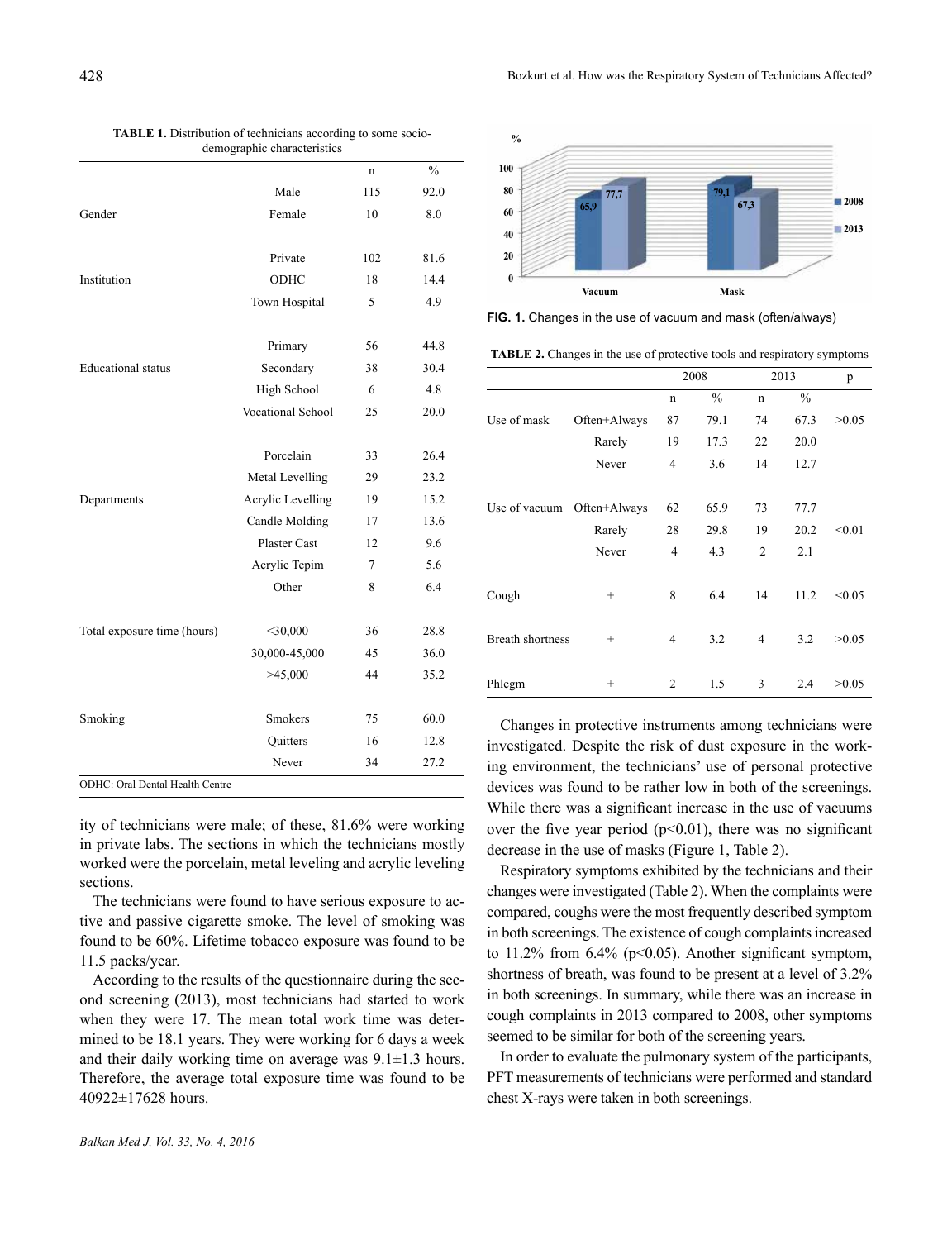

**FIG. 2.** Comparison of pulmonary function test parameters from 2008 and 2013 (FVC: forced vital capacity; FEV<sub>1</sub>: forced expiratory volume in one second; FEF: forced expiratory flow)



**FIG. 3.** Comparison of pulmonary function test results from 2008 and 2013



**FIG. 4.** Comparison of chest graphs from 2008 and 2013

In total, 93 of the technicians received PFT. When the results were evaluated, there was a  $23%$  decrease in FVC,  $16%$  in FEV. and 6.2% decrease in  $\text{FEF}_{2575}$  in the second PFT measurement compared to the first. However, there was a 33% increase in the  $FEV<sub>1</sub>/FVC$  ratio. These figures are compatible with restrictive-type lung function disorder (Figure 2). Changes in the four compared parameters were found to be statistically significant  $(p<0.001)$ .

Pulmonary function test measurements in both screenings were evaluated and their comparisons are shown in Figure 3. While 73% of the first PFT measurements were found to be normal, this ratio was found to have decreased to 51% in the second measurement five years later. An increase in restrictivetype respiratory disorders in the second measurements was quite remarkable.

In total, 98 technicians received standard chest X-ray in both screenings. When the standard chest radiographs that were taken with the five year interval were compared, while 62% of



**FIG. 5.** Chest X-ray of technician diagnosed with pneumoconiosis



**FIG. 6.** Chest X-ray of technician diagnosed with pneumoconiosis

the first chest radiographs were normal, this level decreased to 18% in the second screening (Figure 4). It is remarkable that there was a 1.9-times increase in the incidence of "Reticulonodular pattern" and a 2.6-fold increase in the incidence of "reticulonodular opacities" in the second radiographs.

Pulmonary function tests and chest X-rays performed in the second screening in 2013 were also evaluated by chest physicians and suspected cases were referred for physical examination. At the end of physical examination, in order to make a differential diagnosis, HRCT was required from suspected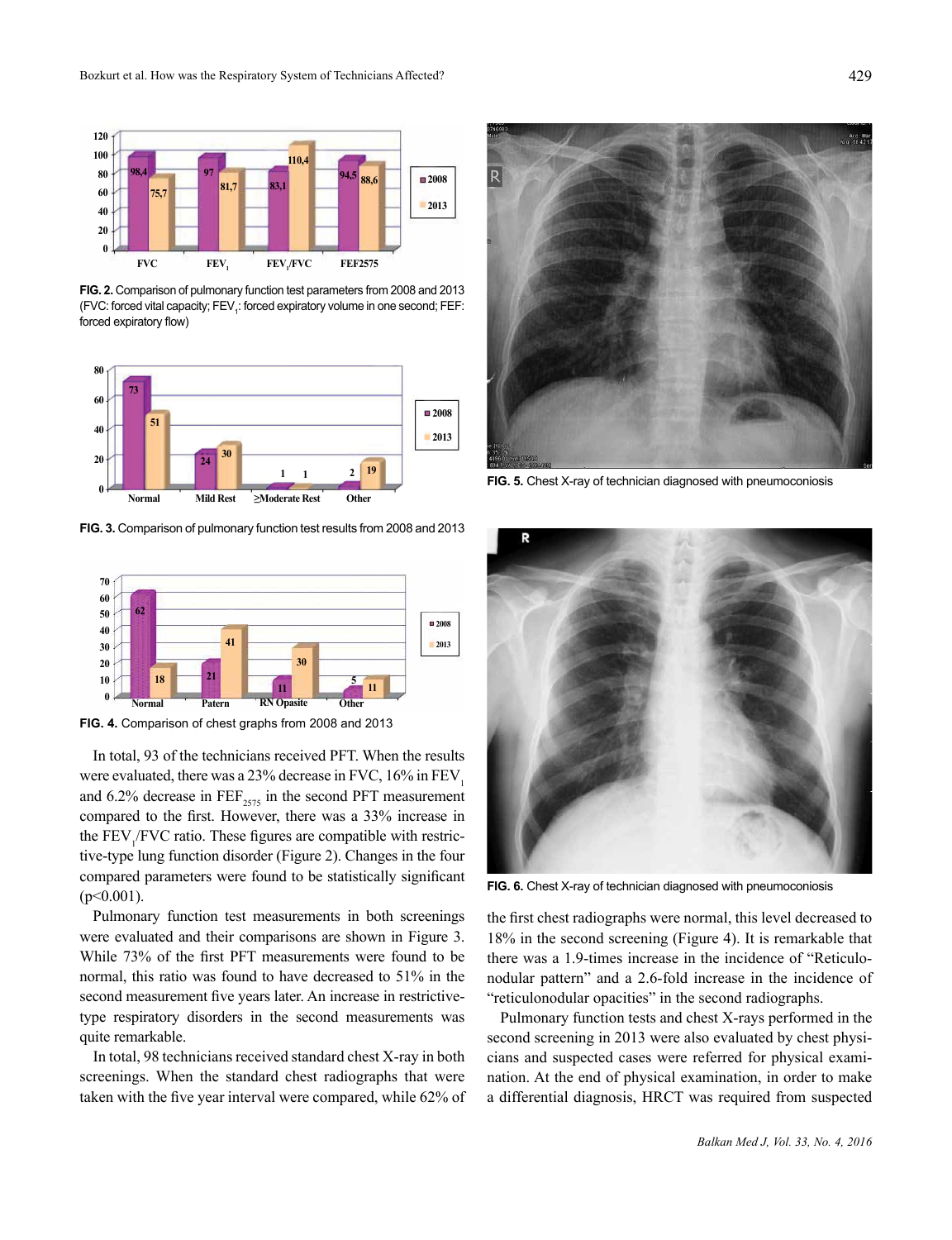|                  |                  |                | Pneumoconiosis |
|------------------|------------------|----------------|----------------|
|                  |                  | $\mathbf n$    | $\frac{0}{0}$  |
|                  | Male             | 7              | 6.1            |
| Gender           | Female           | $\theta$       | 0.0            |
|                  | Private          | 5              | 4.9            |
| Institution      | ODHC             | 1              | 5.5            |
|                  | Town Hospital    | 1              | 20.0           |
|                  | Acrylic Leveling | 1              | 5.3            |
| Departments      | Metal Leveling   | $\overline{2}$ | 6.9            |
|                  | Porcelain        | 1              | 3.0            |
|                  | Acrylic Tepim    | $\Omega$       | 0.0            |
|                  | Plaster Cast     | 1              | 8.3            |
|                  | Candle Molding   | 1              | 5.9            |
|                  | Other            | 1              | 12.5           |
|                  | Smoker           | 6              | 8.0            |
| Smoking          | Ex-smoker        | $\theta$       | 0.0            |
|                  | Never            | 1              | 2.0            |
| Working Time     | $30$             | 1              | 2.8            |
| (Thousand hours) | 30-45            | 3              | 6.7            |
|                  | >45              | 3              | 6.8            |

| <b>TABLE 3.</b> Distribution of pneumoconiosis cases according |
|----------------------------------------------------------------|
| to some certain properties                                     |

patients. As a result of further investigations, 7 technicians (5.6%) were diagnosed with pneumoconiosis.

Chest X-ray radiographs of two technicians diagnosed with pneumoconiosis can be seen in Figures 5 and 6. Also, it was agreed that 13 workers should be kept away from dusty environments and monitored accordingly following analysis of their radiographs.

The distribution of the various properties of the 7 workers diagnosed with pneumoconiosis is given in Table 3. All of the cases were male. Pneumoconiosis cases were found much more frequently in those who smoke and work for 30000 hours or more, and in those who work in town hospitals in the sections of plaster casting and metal leveling.

# **DISCUSSION**

Dental technicians have several occupational risks, primarily dust. If the necessary precautions are not taken, dust-related occupational diseases might develop (1-4). When the literature was reviewed, it was remarkable that there are several pneumoconiosis cases that have been reported (6-12). Therefore, it is necessary to take certain precautions (1), including ventilation, vacuum use and increased personal protection methods.

The role of working (exposure) time is important in the transformation process of health risks to disease. The Occupational Safety and Health Administration (OSHA) remarked that dust should be kept at a certain level and introduced restricted working hours (15). Age at first employment, daily and weekly working hours, and in particular the total exposure times in the profession, all have decisive effects on the occurrence of occupational diseases (3). Weekly working hours of technicians was 54 hours. When the legal standard weekly working time (according to labor law legislation) is considered to be 45 hours, technicians' working times are rather long. In the studies carried out in Sivas and İzmir, it was reported that weekly working times of technicians are rather high. This clearly shows that long working times are quite common among technicians (12,16).

Taking general and personal protective precautions are determining factors in the emergence of occupational diseases (3). Local and general ventilation are very important in the prevention of dust exposure and are the primary precautions which should be taken in the workplace. It is possible to prevent occupational diseases by keeping the dust values within acceptable levels in the workplaces (3,8). However, several studies carried out on dental technicians have reported that the number of precautions related to the prevention of dust in the working place was rather low. In a comprehensive study conducted by the Ministry of Labor, it was reported that the deficiencies of general or local ventilation were the most common deprivation in dental laboratories by 95% (8).The use of ventilation was reported to be 33% and 45% in two previous studies (12,17). In our study, vacuum use was found in 66% in 2008 and increased to 78% in 2013, showing a slight increase over the course of time.

It was found that technicians are at high risk of dust exposure in the workplace, but their use of personal protective tools was found to be far below the required level. However, it has been reported that the efficient use of masks decreases the respiratory uptake of dust by 70-95% (18). Regular use of masks was found in 67% of cases in 2013, which was a decrease compared to 2008. The low rate of the use of masks was also reported in other studies (14%, 19% and 32%, respectively) (12,16,17). The rate of not providing and non-use of necessary personal protective equipment was determined to be 92.5% by the Ministry of Labor (8). In summary, when the precautions against dust were investigated, serious deficiencies in the use of general and personal protection precautions were determined in both of the screenings.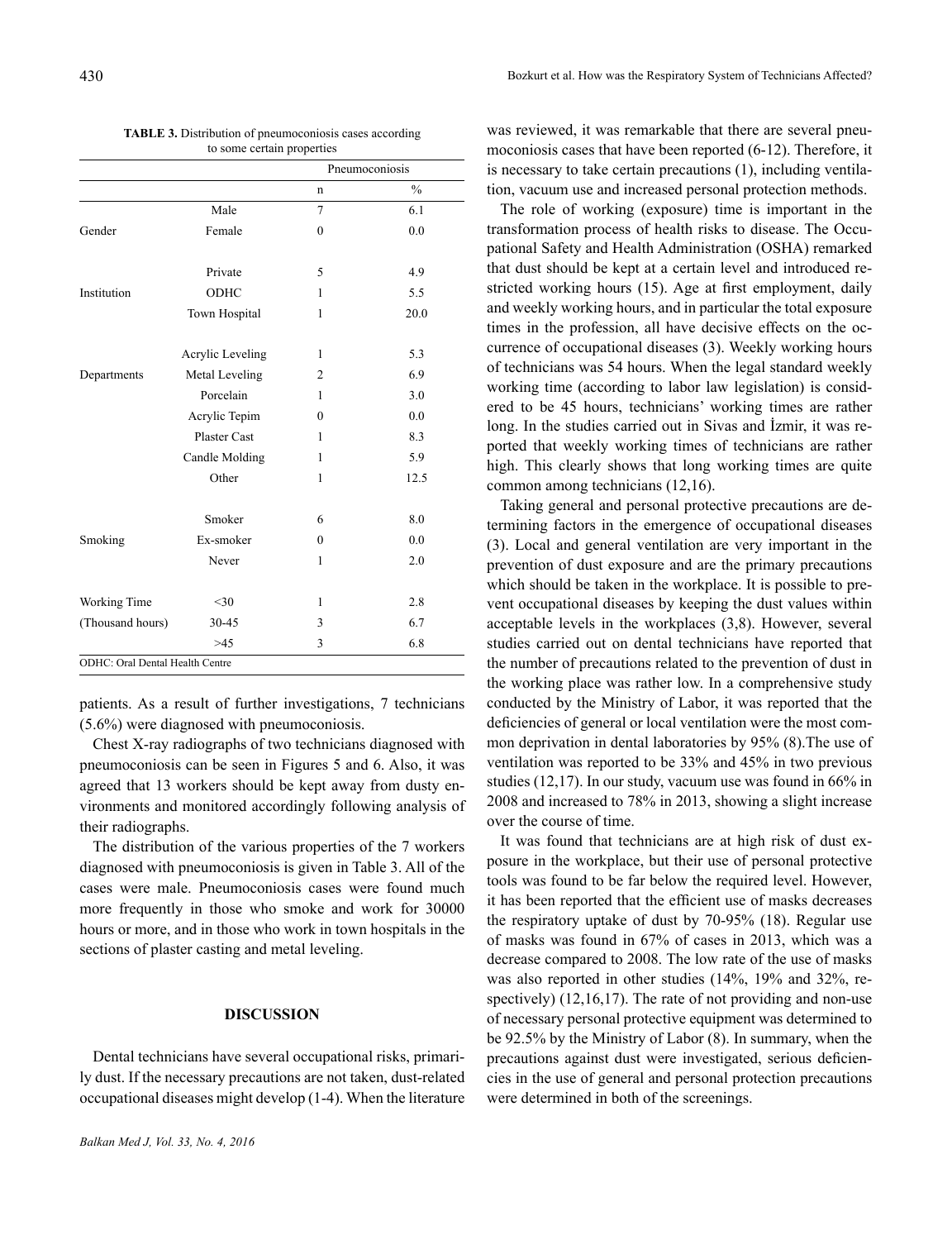The most commonly affected system following dust-related exposure is the respiratory system. When the literature regarding dental technicians is reviewed, it can be seen that there have been several respiratory symptoms at different levels. The proportion of respiratory symptoms was reported to be 10.3% and 16% in two studies (16,19).

The most common symptoms among the technicians who participated in our study were found to be cough and phlegm. In our study, the rate of cough was seen to have almost doubled, from 6% to 11%, during the five year period. Cough frequency was reported to range between 17% and 38% in different studies (17,20-22). In another study carried out by Çımrın et al. (23), cough and phlegm were also given as the primary symptoms. The third most common symptom found in our study was shortness of breath, which is a more serious symptom in terms of chronic exposure to dust; this was found at similar rates in both of the screenings, with a level of 3.2%. Shortness of breath was reported in 37%, 16.7% and 24% of cases in three other studies (17,20,22).

As can be seen in the results of several studies, the frequency and proportions of the symptoms show significant variation. Several factors such as working time and smoking levels might be the cause of these differences.

A significant feature of this study is that it is a follow-up study where the results of two screenings carried out and evaluated with a certain time interval using the same technicians are reported. The total average working time of the technicians who participated in the survey was 13 in the first screening. This figure increased up to 18 years in the second screening. That is, this study involves 5-year screening time. Considering the fact that Pneumoconiosis cases are often seen with the employees working for 10 years or more, and the lowest exposure time for Pneumoconiosis was 3 years, the screening time of the study is suitable in terms of determination of dust exposure and the existence of Pneumoconiosis (24).

Long-term dust related exposure and its common effect generally leads to "restrictive" type disorders in the lungs (6). Therefore, PFT is significant, so PFT measurements were carried out in both of the screenings in our study. When the results of PFT in 2008 and 2013 were compared, a decrease was detected in all parameters. For instance, there was a 23% decrease in FVC and a 16% decrease in  $FEV_1$ .

There was an increase in  $FEV_1/FVC$  values, which is a significant indicator of restrictive-type respiratory disorder. These findings indicate that restrictive-type respiratory disorders increased among technicians over the five year period. Such findings are typical manifestations of dust-related interstitial lung disease (6). It was found that restrictive pulmonary disorder increased to 31% in 2013 from 25% in 2008. Similar findings were reported in several studies carried out on dental

technicians. The results of another study carried out by Ozdemir et al. (20) showed that there was a decrease in the PFT values of the technicians over a seven year period. In two other studies on dental technicians, it was reported that that there were restrictive pulmonary disorders in 22.4% and 33.3% of participants (17,25). In another two studies, it was reported that there was a decrease in FVC and  $FEV<sub>1</sub>$  levels and that longer working durations led to worse PFT values (26,27).

In the study, standard chest radiographs of the technicians were taken in both of the screenings in 2008 and 2013. The appearance of rounded opacities in the upper and middle lobes are typical radiological findings, particularly in the assessment of exposure to dust (1,24). It was remarkable that while 62% of chest radiographs were found to be normal in the first screening, only 18% of radiographs were normal in the second screening; this clearly shows that there is an increase in the disorders in the lungs, which can be radiologically determined. A 2.6-fold increase in the occurrence of reticulonodular opacities is also remarkable and clearly indicates a radiological change that dust exposure causes in the lungs during the five year period. Chadout, in his study, stated that abnormal findings were determined in 11.8% of the chest radiographs of the technicians and Alavi et al., in their study, reported the presence of interstitial opacities at a level of 23.8% (7,17). Çımrın et al. (23) detected radiological findings consistent with pneumoconiosis in 23.6% of chest X-rays of technicians. Some studies suggest that there is a positive relationship with the working duration and the rate of occurrence of opacity (17,20). Özdemir et al. (20) reported deterioration of the radiographic findings at the end of their seven year study.

In the screening carried out in 2013, it was detected that radiological findings were consistent with exposure to dust in some technicians as well as restrictive patterns in the PFT results. HRCT was carried out for further examination of the suspected cases. After analysis of the HRCT results, 7 technicians were diagnosed with pneumoconiosis. In other words, the rate of pneumoconiosis was 5.6% among the technicians. Much higher pneumoconiosis rates were reported in different studies carried out in Turkey.

Two studies were carried out on the same technician group with a seven year interval by Özdemir et al. (20), and pneumoconiosis prevalence of 13.8% and 47% was reported. Pneumoconiosis prevalence was reported to be 24.2% by Fidan (21), 17% by Abakay et al. (25) and 15.5 % by Fişekçi et al. (28). In a study carried out by the Ministry of Labor, 4.8% pneumoconiosis prevalence and 1.4% silicosis prevalence was reported in Ankara. Also, pneumoconiosis prevalence was reported to be 3.2% in Adana (8). When the studies conducted abroad were reviewed, pneumoconiosis prevalence in the USA was reported to be 4.5% and 16% in Sweden (26,29). To sum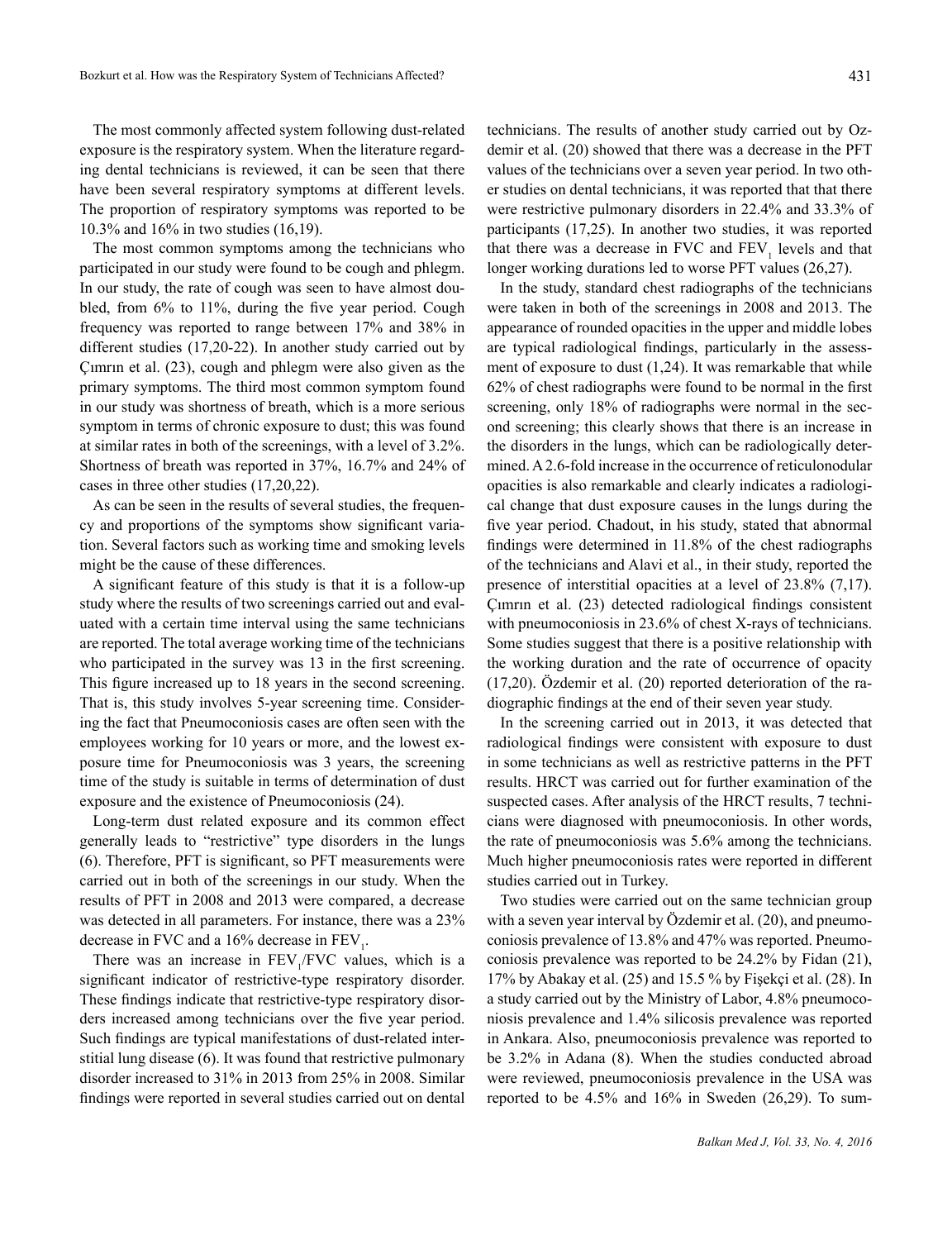marize, although at different rates, pneumoconiosis cases are commonly encountered diseases among technicians which clearly shows the risk of dust in dental laboratories. In fact, dental laboratories were defined as risky working areas by "The Turkish Thoracic Society Silicosis Prevention Initiative Group" in terms of silicosis, and it suggested that sandblasting be prohibited (30).

In the current study, the emergence of pneumoconiosis cases in those working for more 30 thousand hours and longer is significant in terms of showing the relationship with exposure time and occupational diseases. Overall, 85% of technicians diagnosed with pneumoconiosis are found to have worked for 30 thousand hours or more. These findings indicate that the potential risk of having the disease is higher in those working in this field for a long time. In the study carried out by the Ministry of Health, 85% of the technicians diagnosed with pneumoconiosis were those working for 11 years or longer in the profession (8).

In addition, the emergence of cases of pneumoconiosis more commonly among those workers from metal leveling or plaster casting sections, or workers in town hospitals, is also significant in terms of showing the high risk areas and workplaces. The fact that this disease is seen more frequently among technicians who smoke indicates the additional damage caused to the respiratory tract by smoking.

It is seen that dental technicians, particularly those who have been working for approximately 16 years in work places exposed to dust and their PFT and radiologic evaluations show that respiratory tracts are negatively affected. The results of the study also show that negative impacts on the respiratory tracts have gradually increased over the five year period.

The level of pneumoconiosis cases of 5.6% shows that it is necessary to adopt comprehensive work health and safety precautions.

**Ethics Committee Approval:** Ethics committee approval was received for this study from the ethics committee of Pamukkale University School of Medicine (07.05.2014/60116787-020/9623).

**Informed Consent:** Written informed consent was obtained from participants who participated in this study.

Peer-review: Externally peer-reviewed.

**Author contributions:** Concept - N.B., B.Y., A.İ.B.; Design - N.B., B.Y., A.İ.B., Ö.Y.; Supervision - N.B., B.Y., A.İ.B., M.T.; Resource - B.Y., Ö.Y., M.T.; Materials - B.Y., Ö.Y., M.T.; Data Collection and/or Processing - B.Y., Ö.Y., M.T.; Analysis and/or Interpretation - N.B., B.Y., A.İ.B., Ö.Y.; Literature Search - N.B., A.İ.B.; Writing - N.B., B.Y., A.İ.B.; Critical Reviews - N.B., B.Y., A.İ.B.

**Conflict of Interest:** No conflict of interest was declared by the authors.

**Financial Disclosure:** The authors declared that this study has received no financial support.

# **REFERENCES**

- 1. Akar GC. Diş protez laboratuvarında çalışan kişilerin karşılaştıkları mesleki riskler. İstanbul Dişhekimleri Odası Dergi 2011:72-6.
- 2. Ireland AJ, Wilson AA, Blythe L, Johnston NJ, Price R, SandyJR. Particulate production during orthodontic production laboratory procedures. *J Expo Sci Environ Epidemiol* 2011;21:536- 40. **[\[Crossref\]](http://dx.doi.org/10.1038/jes.2011.26)**
- 3. Canıvar C. Health risks and occupational diseases caused by the relations of production in the dental technician.http://www.sendika.org/2013/01.
- 4. Kılıç MM, Çeviksoy N, Coşkunses FI. Diş protezi laboratuvarlarında sağlık ve güvenlik risk faktörlerinin araştırılması. http://www.isgum.gov.tr/rsm/file/isgdoc/IG8-is\_ protez\_lab\_isg.pdf.
- 5. Leggat PA, Kedjarune U, Smith DR. Occupational health problems in modern dentistry: A review. *Ind Health* 2007;45:611-21. **[[Crossref](http://dx.doi.org/10.2486/indhealth.45.611)]**
- 6. Choudat D. Occupational lung diseases among dental technicians. *Tuber Lung Dis* 1994;75:99-104. **[[Crossref](http://dx.doi.org/10.1016/0962-8479(94)90037-X)]**
- 7. Choudat D, Triem S, Weill B, Vicrey C, Ameille J, Brochard P, et al. Respiratory symptoms, lung function, and pneumoconiosis among self employed dental technicians. *Br J Ind Med* 1993;50:443-9. **[\[Crossref\]](http://dx.doi.org/10.1136/oem.50.5.443)**
- 8. The Report; Prevention of exposure to the Dental Prosthetics Laboratory Technician Working in pneumoconiosis and other Occupational Disease. T. C. Ministry of Labor and Social Security. Ankara: 2013.
- 9. Centers for Disease Control and Prevention (CDC). Silicosis in dental laboratory technicians five states, 1994-2000. *MMWR Morb Mortal Wkly Rep* 2004;53:195-7.
- 10. Karabıyık S. Occupational exposure and risk of pneumoconiosis in dental technicians, Thesis, Ankara: 2008.
- 11. Ergün D, Ergün R, Özdemir C, Öziş TN, Yilmaz H, Akkurt I. Pneumoconiosis and respiratory problems in dental laboratory technicians: Analysis of 893 dental technicians. *Int J Occup Med Environ Health* 2014:1-12. **[[Crossref\]](http://dx.doi.org/10.2478/s13382-014-0301-9)**
- 12. Doğan DO, Ozdemir AK, Polat NT, Dal U, Gümüş C, Akkurt İ. Prevalence of respiratory abnormalities and pneumoconiosis in dental laboratory technicians. Tuberkuloz ve Toraks 2010;58:135-41.
- 13. Adult Tobacco Use Information:CDC/National Center for Health Statistics http://www.cdc.gov/ nchs/nhis/tobacco/tobacco\_glossary.htm.
- 14. Suganuma N, Kusaka, Y, Hiraga Y, Hosoda Y, Shida H, Morikubo H, et al. Asbestos-related pleural abnormalities detected by